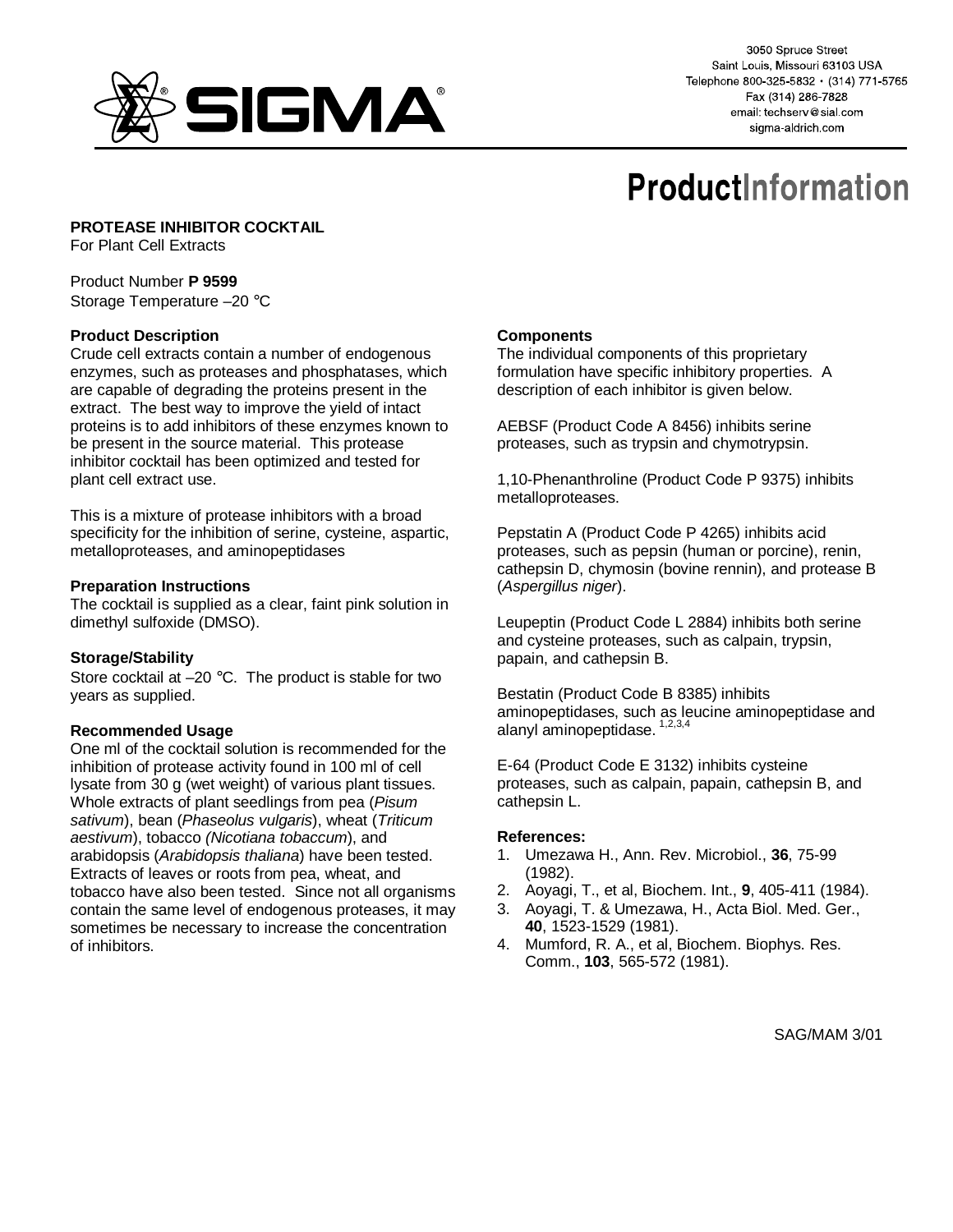

# **Endogenous protease activities in plant tissues and their inhibition using Sigma cocktails**

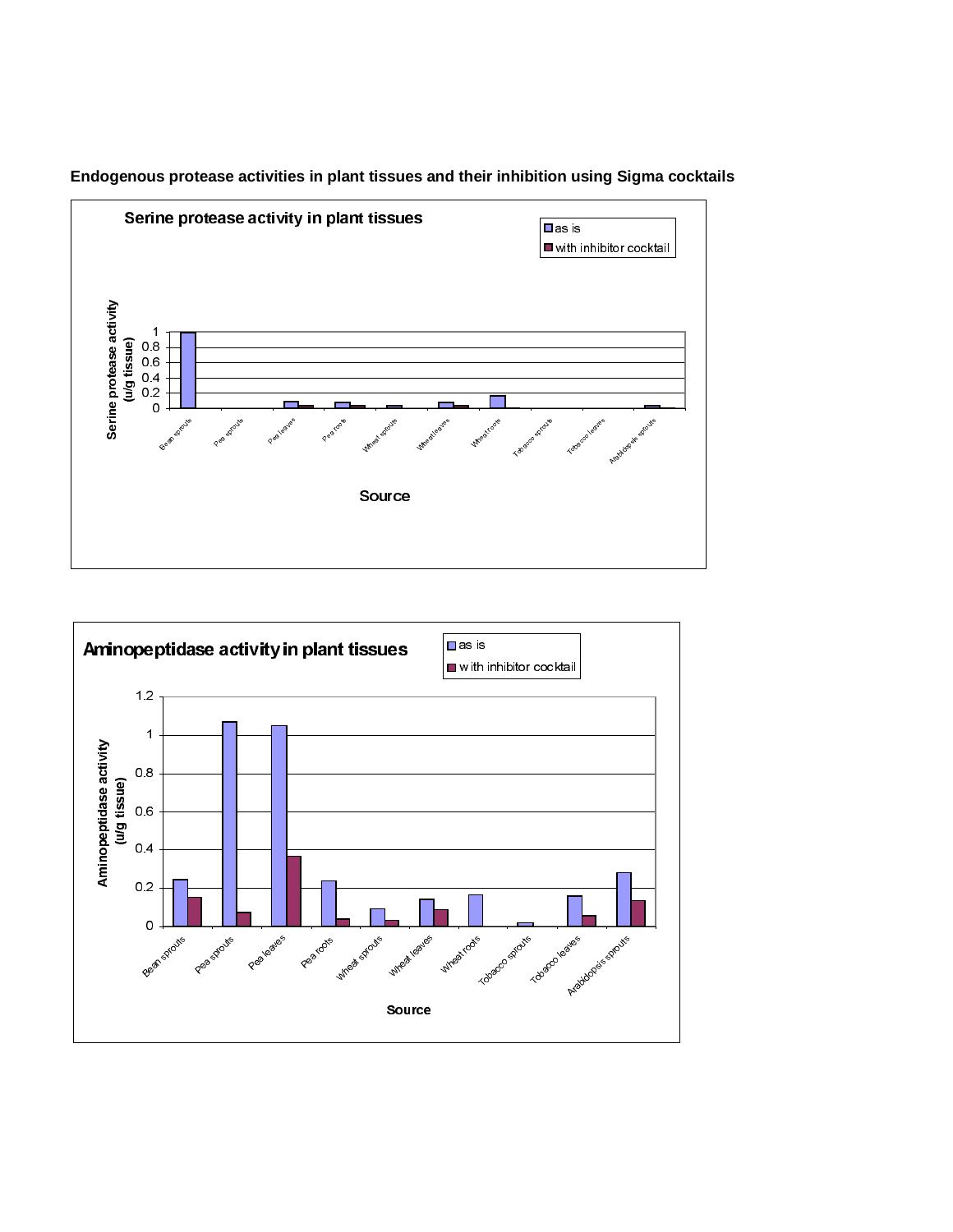